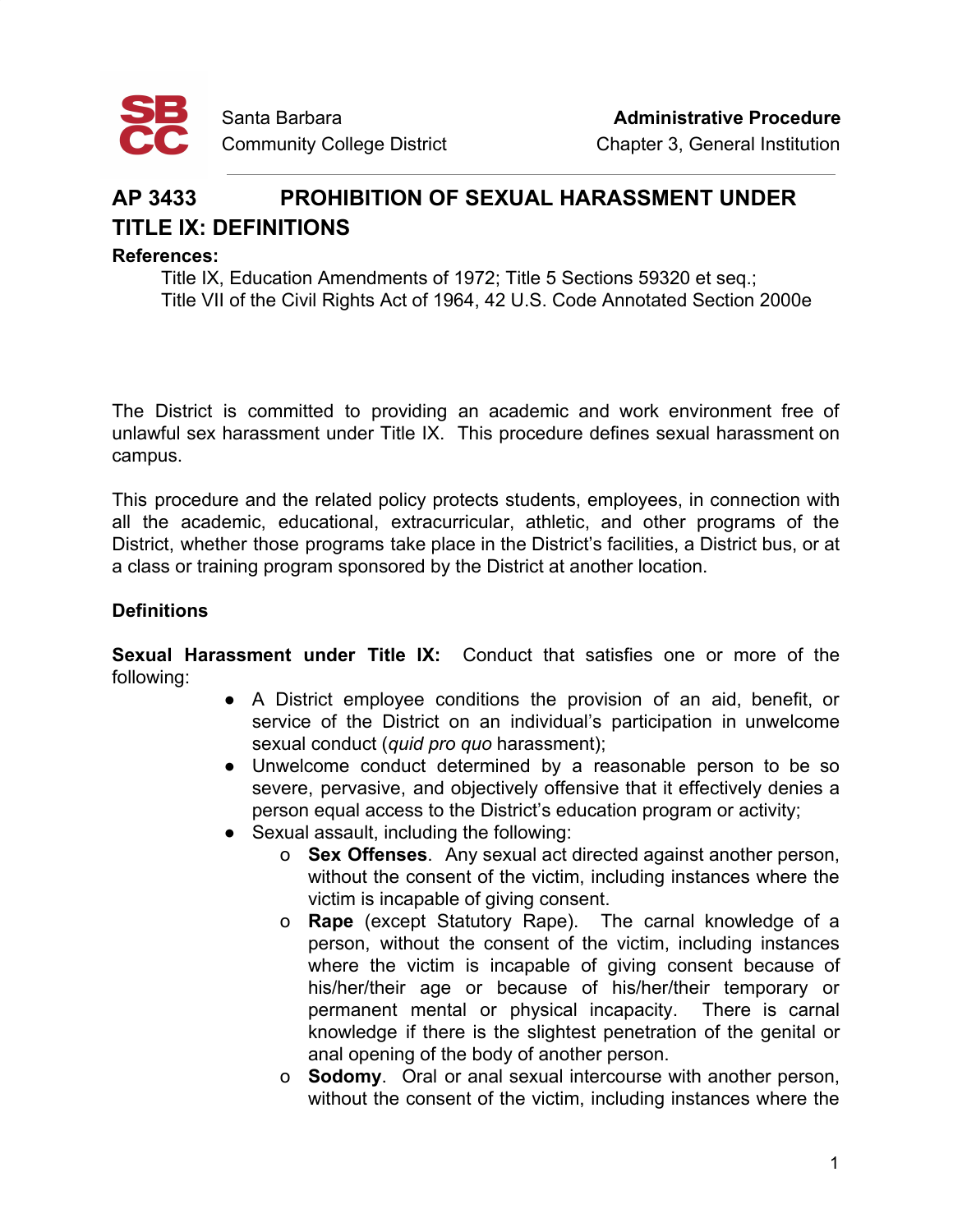

victim is incapable of giving consent because of his/her/their age or because of his/her/their temporary or permanent mental or physical incapacity.

- o **Sexual Assault with an Object**. To use an object or instrument to unlawfully penetrate, however slightly, the genital or anal opening of the body of another person, without the consent of the victim, including instances where the victim is incapable of giving consent because of his/her/their age or because of his/her/their temporary or permanent mental or physical incapacity. An "object" or "instrument" is anything the offender uses other than the offender's genitalia, e.g., a finger, bottle, handgun, stick.
- o **Fondling**. The touching of the private body parts of another person for the purpose of sexual gratification, without the consent of the victim, including instances where the victim is incapable of giving consent because of his/her/their age or because of his/her/their temporary or permanent mental or physical incapacity.
- o **Sex Offenses, Non-Forcible Unlawful, Non-Forcible Sexual Intercourse**.
	- **Incest**. Non-Forcible sexual intercourse between persons who are related to each other within the degrees wherein marriage is prohibited by law.
	- **Statutory Rape** Non-Forcible. Sexual intercourse with a person who is under the statutory age of consent. There is no force or coercion used in Statutory Rape; the act is not an attack.
- o **Dating violence**. Violence against a person who is or has been in a social relationship of a romantic or intimate nature with the victim. The existence of a relationship will be determined based on a consideration of the following factors: the length of the relationship, the type of relationship, and the frequency of interaction between the persons involved in the relationship.
- o **Domestic Violence**. Violence committed:
	- By a current or former spouse or intimate partner of the victim;
	- By a person with whom the victim shares a child in common;
	- By a person who is cohabitating with, or has cohabitated with, the victim as a spouse or intimate partner;